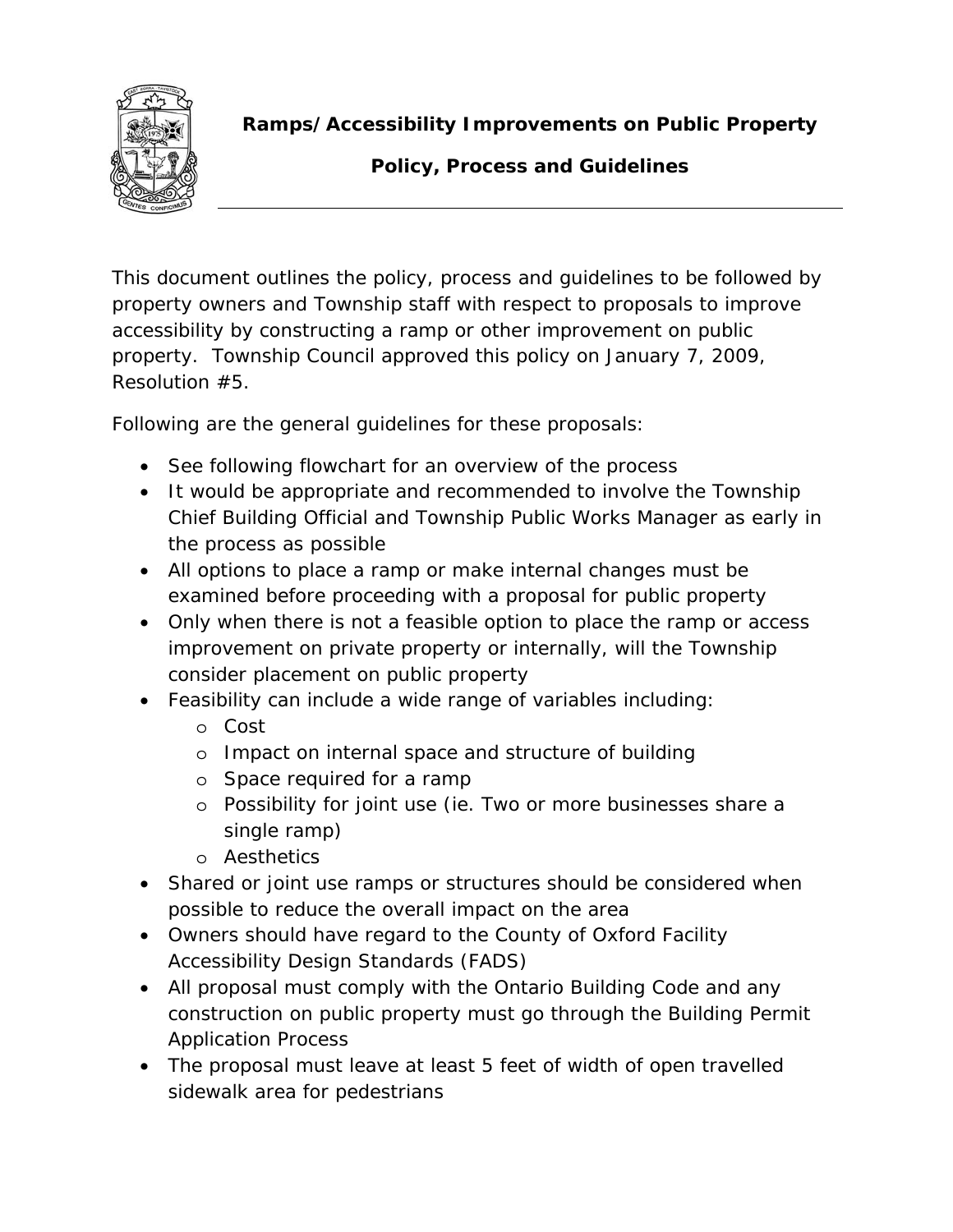## **Ramps/Accessibility Improvements on Public Property - Policy, Process and Guidelines**

- The proposal must not have any significant adverse affects on the sidewalk area
- The owner(s) must enter into an agreement with the Township and the owner(s) must register the agreement on title to the property and provide proof of registration prior to commencing with any construction
- The owner(s) must provide a \$2,000 deposit to cover any Township expenses related to the agreement or ensuring completion of the structure. The deposit, or balance left will be returned once the construction is completed in accordance with the plans. There will not be an application fee, except for the Building Permit Application.
- The agreement will include provisions related to:
	- o Township permits encroachments for accessibility improvements
	- o Security deposits
	- o Owner(s) agrees to construct as per the approved plans
	- o Owner(s) agrees to maintain the structure including snow and ice removal
	- o Provisions should the ramp be removed or no longer needed
	- o Provisions related to sidewalk improvements by the Township or County and the requirement that the owner(s) will be responsible for any costs associated with the ramp or structure
	- o If a joint or shared ramp, what each of the parties will be responsible for
	- o Township Chief Building Official, Public Works Manager or By-law Enforcement Officer shall enforce the agreement
	- o Any Township costs associated with this agreement shall be paid when invoiced or added to the Tax Roll
	- o Owner(s) to provide proof of insurance naming the Township and County as additional insured, minimum \$2,000,000 and insurance must be maintained as long as the ramp is there
	- o Owner(s) shall indemnify and hold harmless the Township and County for all claims arising related to the ramp/structure and the agreement
- A sample agreement is attached to this information package
- To initiate an application for accessibility improvements on public property you must contact the Chief Building Official. There is no application form. A letter including the following would be acceptable:
	- o Name, address, contact information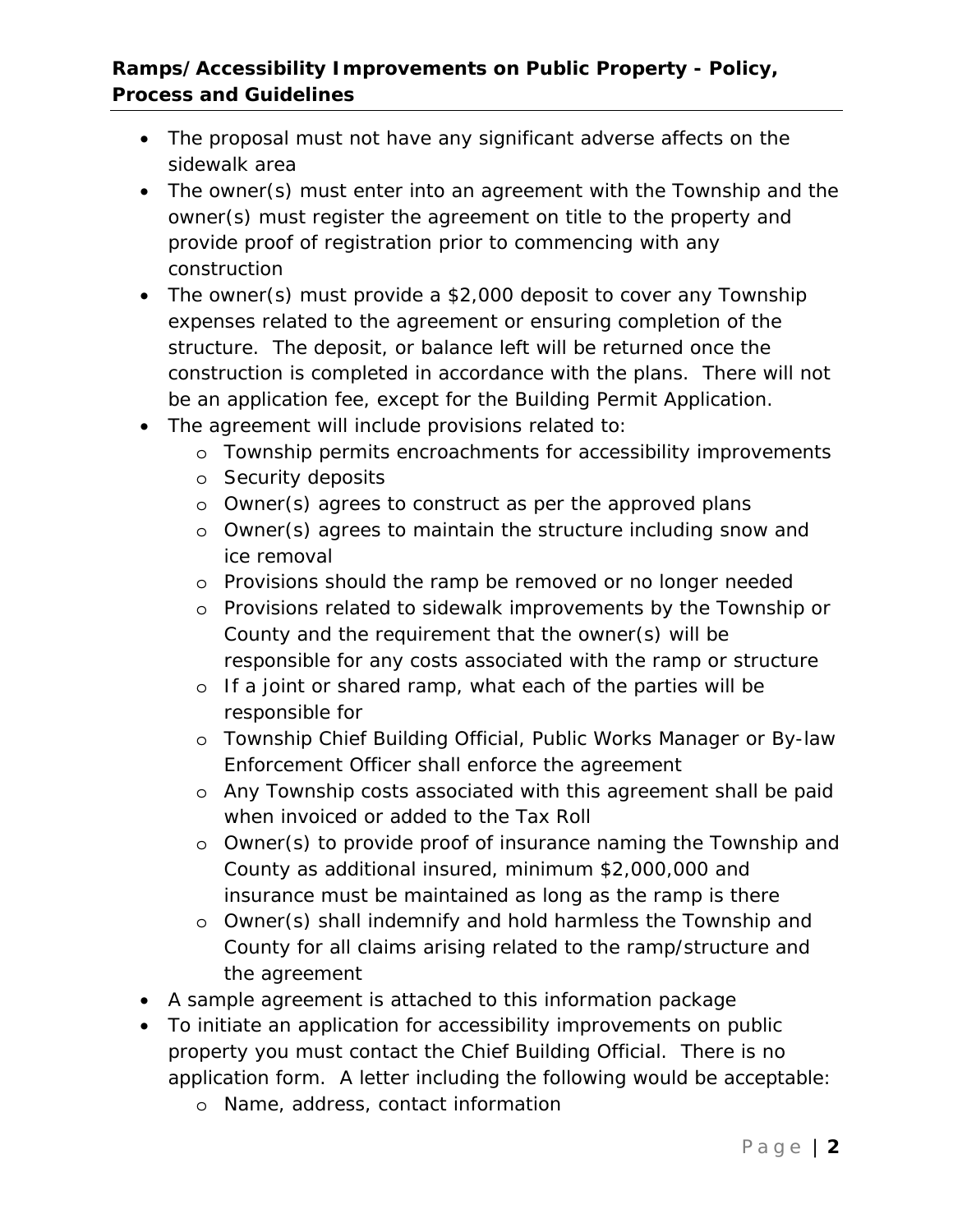## **Ramps/Accessibility Improvements on Public Property - Policy, Process and Guidelines**

- o Proposed construction information and plans (likely the same as required for a building permit application)
- o Description of options on your own property that were examined and reasons why they cannot be completed
- o Description of why the accessibility improvement on public property is preferred
- o \$2,000 deposit
- Following receipt of the application letter and required background information, Township staff will work with the applicant to finalize an Accessibility Encroachment Agreement.
- If/When the agreement is finalized, the applicant must have the document registered on title
- Once registered and proof is provided to the Township, the applicant would be ready to move on to the Building Permit stage. (Note: the Building Permit process would likely take place concurrently with the Agreement process, but issuance of the Building Permit could not take place until the agreement is finalized and registered on title.)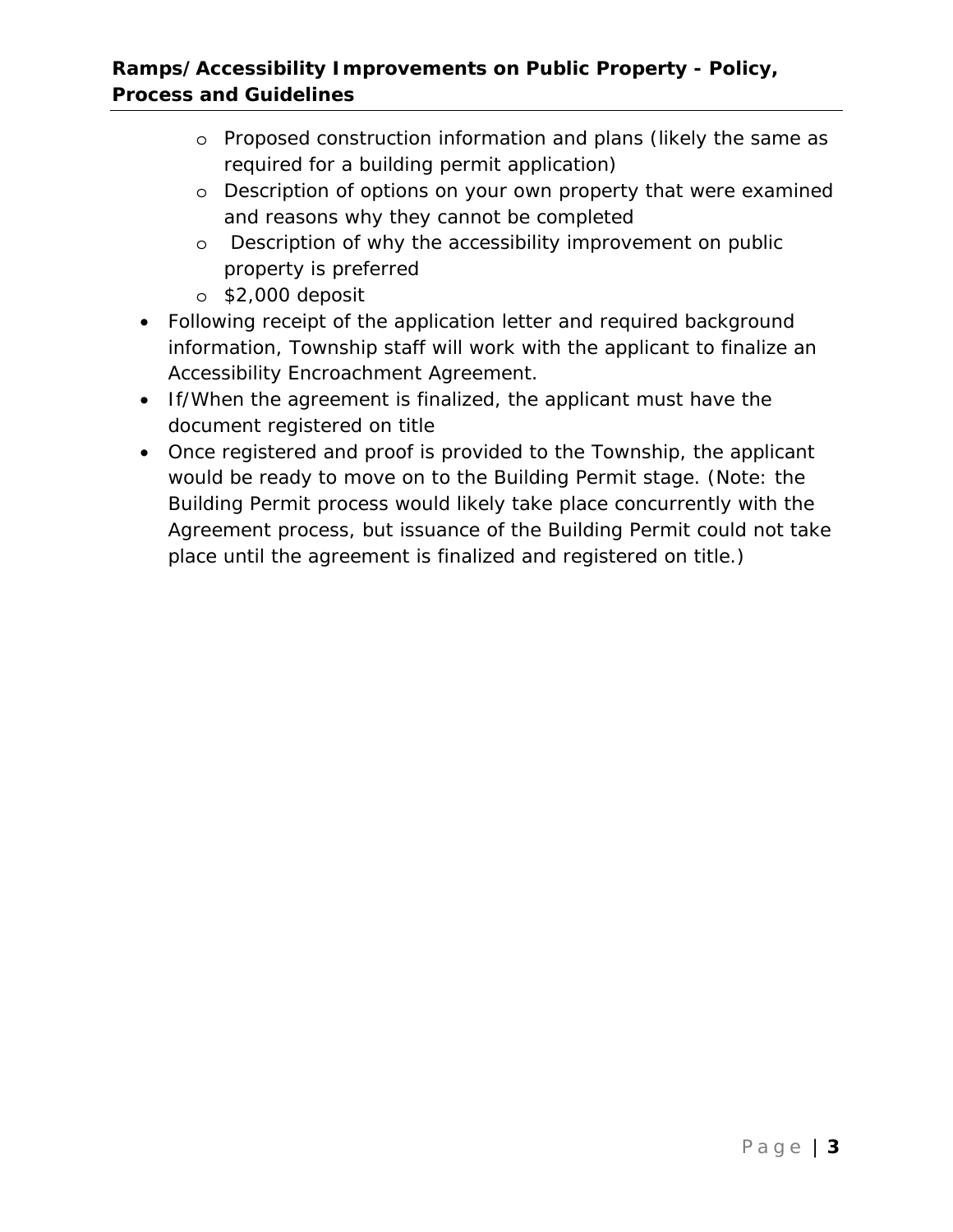#### **Ramps/Accessibility Improvements on Public Property - Policy, Process and Guidelines**

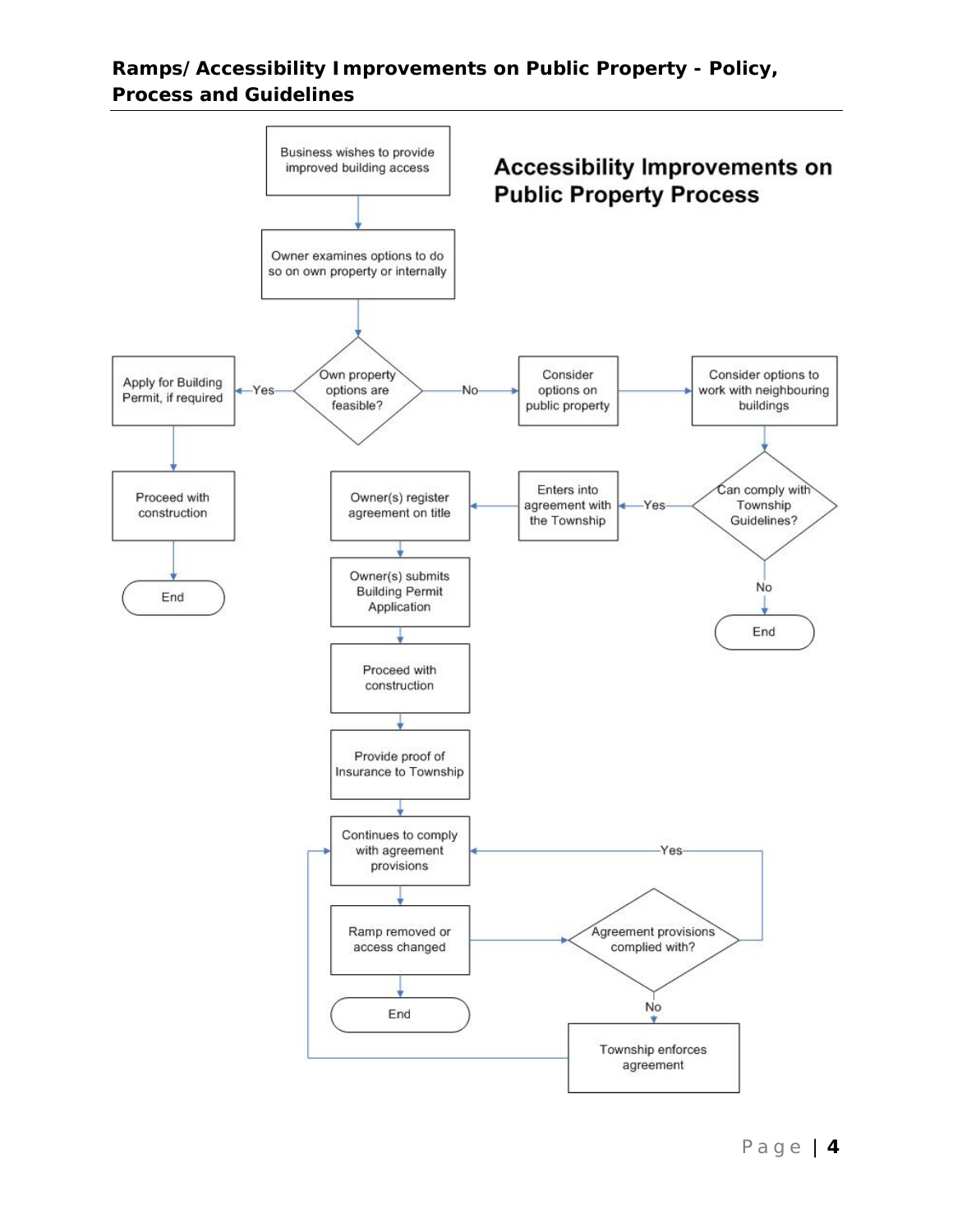#### **TOWNSHIP OF EAST ZORRA-TAVISTOCK ACCESSIBILITY ENCROACHMENT AGREEMENT**

**AGREEMENT** made in Triplicate this day of **discussed and the same of the same of**  $\frac{1}{2}$ .

**BETWEEN: "Owner/Applicant"** 

 hereinafter called the "Owner" **OF THE FIRST PART** 

**- and -** 

#### **THE CORPORATION OF THE TOWNSHIP OF EAST ZORRA-TAVISTOCK**  hereinafter called the "Township" **OF THE SECOND PART**

**WHEREAS** The Owners represent that they are the Owners of the lands described in Schedule "A" to this agreement and have applied to the Township of East Zorra-Tavistock for permission to encroach on public property for accessibility improvements to their premises;

**AND WHEREAS** the Council of the Township of East Zorra-Tavistock has adopted a policy and guidelines with respect to building accessibility improvements encroaching onto Township Property;

**AND WHEREAS** the Council of the Township of East Zorra-Tavistock is of the opinion that such development is proper and in the public interest, provided that the owner enter into an agreement with the Township setting out requirements addressing the encroachment on Township's property;

**WITNESSETH** that, in consideration for the approval of the said plans and as a condition of such approval, the parties hereto covenant and agree one with other as follows:

- 1. The lands affected by this Agreement are described in Schedule "A" attached hereto and are hereinafter referred to as the "subject lands".
- 2. The Owners have obtained an Accessibility Improvement Plan approved by the Township, indicating the location and structural details of the proposed changes to be made to improve accessibility to the owner's premises. Details of the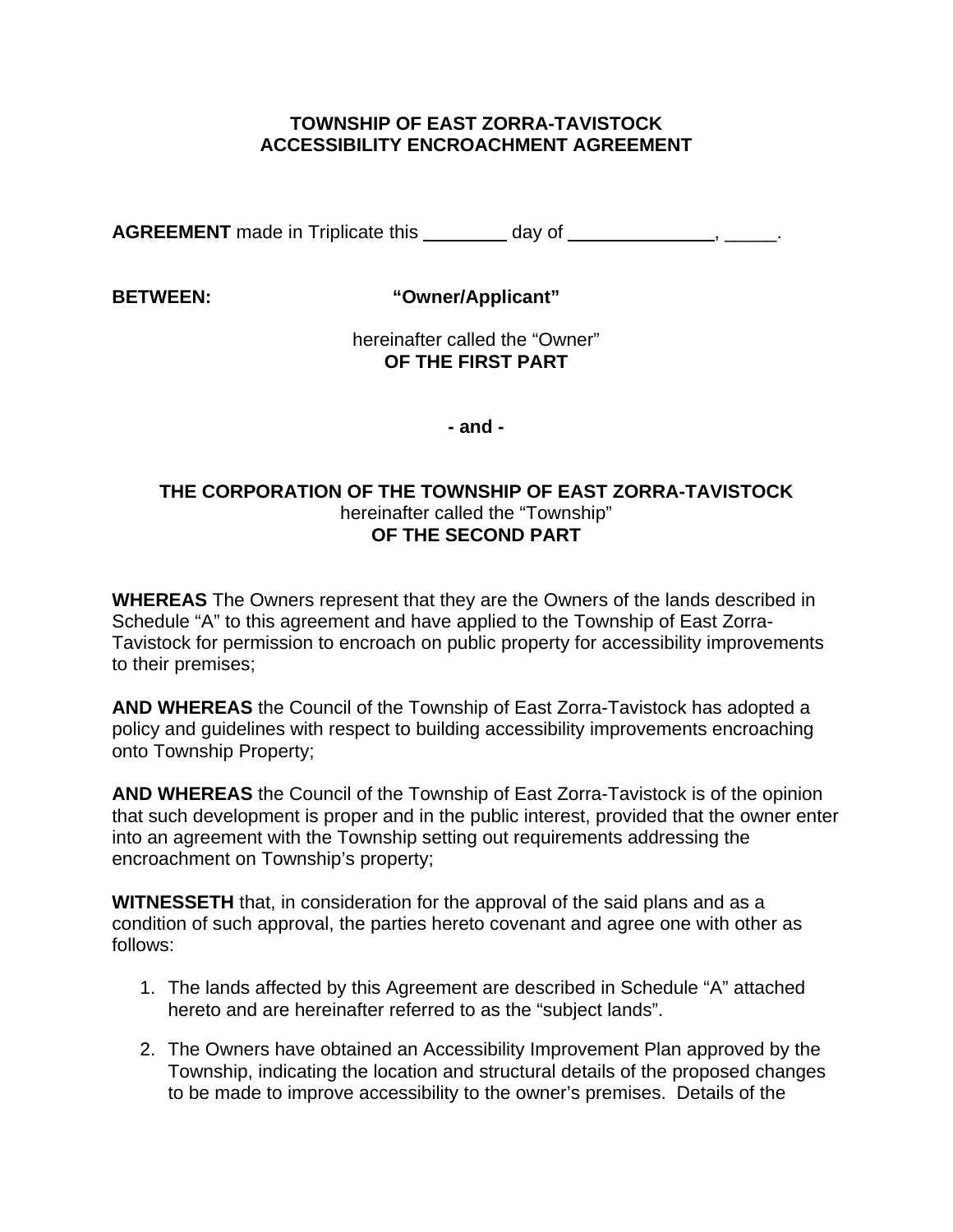approved Accessibility Improvement are attached hereto as Schedules "B" and "C".

- 3. Deposits required under this agreement shall be as set out in Schedule "D" attached hereto.
- 4. The following provisions apply with respect to Deposits:
	- a. Deposits shall be in the form of Cash or Certified Cheque, or any combination thereof.
	- b. The Owner agrees to pay, on or before registration of the agreement, all expenses, including engineering, planning, administration and legal fees incurred by the Township as a result of the Accessibility Encroachment Agreement and to further pay all costs of the Township subsequently incurred as a result of the Accessibility Encroachment Agreement.
	- c. Deposits shall be used to ensure satisfactory development, execution and completion of the Accessibility Encroachment Agreement. Should the Owner fail to complete the requirements of the Accessibility Encroachment Agreement, the Township may, at its discretion, draw on the Deposits as set out in this agreement to complete and/or remedy any outstanding items.
	- d. The Accessibility Encroachment Agreement deposit shall be maintained at an amount not less than \$1,000 and the balance remaining shall not be returned until the Township's Chief Building Official or Engineer, as the case may be, has indicated to the Chief Administrative Officer, in writing, that all inspections of the property have been completed to ensure compliance with the terms of the Accessibility Encroachment Agreement. The applicant will be required to provide any professional reports or "asbuilt" drawings to confirm completion of works.
	- e. The Township will not pay interest on Deposits.
	- f. Schedule "D" may contain provisions for additional deposits to ensure completion or removal of the work, damages to public property and provisions for the partial or phased return of deposits.
- 5. The Township agrees to permit the Owner to proceed with an Accessibility Improvement that encroaches on Township and/or County property, as set out in this agreement.
- 6. The Owner(s) agree:
	- a. that prior to commencing with any construction or modifications that will require use of public property, the Owners will secure all the necessary approvals for such construction;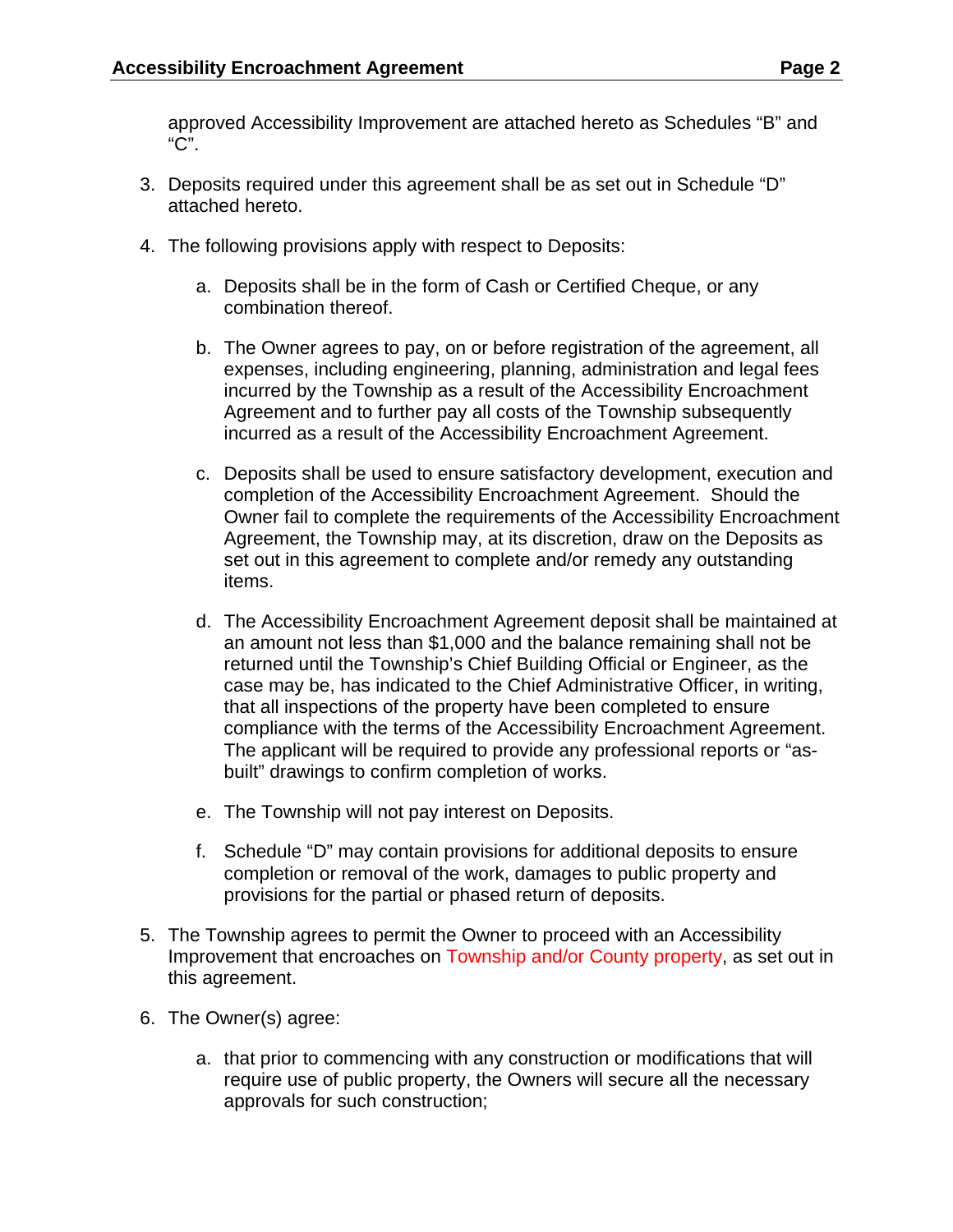- b. that prior to the erection of any structures that are subject to the provisions of the Building Code Act, the Owners shall supply the appropriate structural plans, and detailed site and grading plans, in order to obtain the building permits required;
- c. that if any improvements or modifications are required beyond the site of the accessibility improvement on Township and/or County property, such changes shall require the approval of the Township, shall be included in the plans submitted and all costs for works on public property, unless otherwise indicated, shall be the responsibility of the owner;
- d. that all work and services required under this agreement shall be carried out in a good and workmanlike manner in accordance with good trade practices so as to cause a minimum of nuisance to the neighbours;
- e. that all work shall be completed in accordance with the Occupational Health & Safety and all applicable regulations thereto;
- f. that all necessary precautions shall be taken during site alteration and construction activity to avoid the raising of dust, creating unnecessary noise and other nuisances and to provide for the public safety, so far as practicable;
- g. that any damage to Township or County property adjacent to the subject lands, that has been deemed by the Township's Chief Building Official to have occurred as a direct result of development activity on the subject lands, either during or after site alteration and construction, will be repaired and/or returned to a condition satisfactory to the Township, at the sole expense of the Owners;
- h. that any additional costs associated with Township and/or County work on the surrounding public property that is a result of the existence of the accessibility improvement or structure provided for in this agreement shall be borne by the owner(s);
- i. that structures will be erected in accordance with the plans as approved, subject only to such changes that have received advance approval from theTownship;
- j. that should the accessibility improvement no longer be required, that the owner shall remove it and bring the subject lands back to the condition it existed prior to the improvement, unless the Township agrees to other plans.
- 7. Following completion of the accessibility improvement, the Owners shall maintain, to the satisfaction of the Township at the sole expense of the Owners, all of the facilities or works described on the said plans. Maintenance includes both the maintenance of the physical structure to keep it in good repair and safe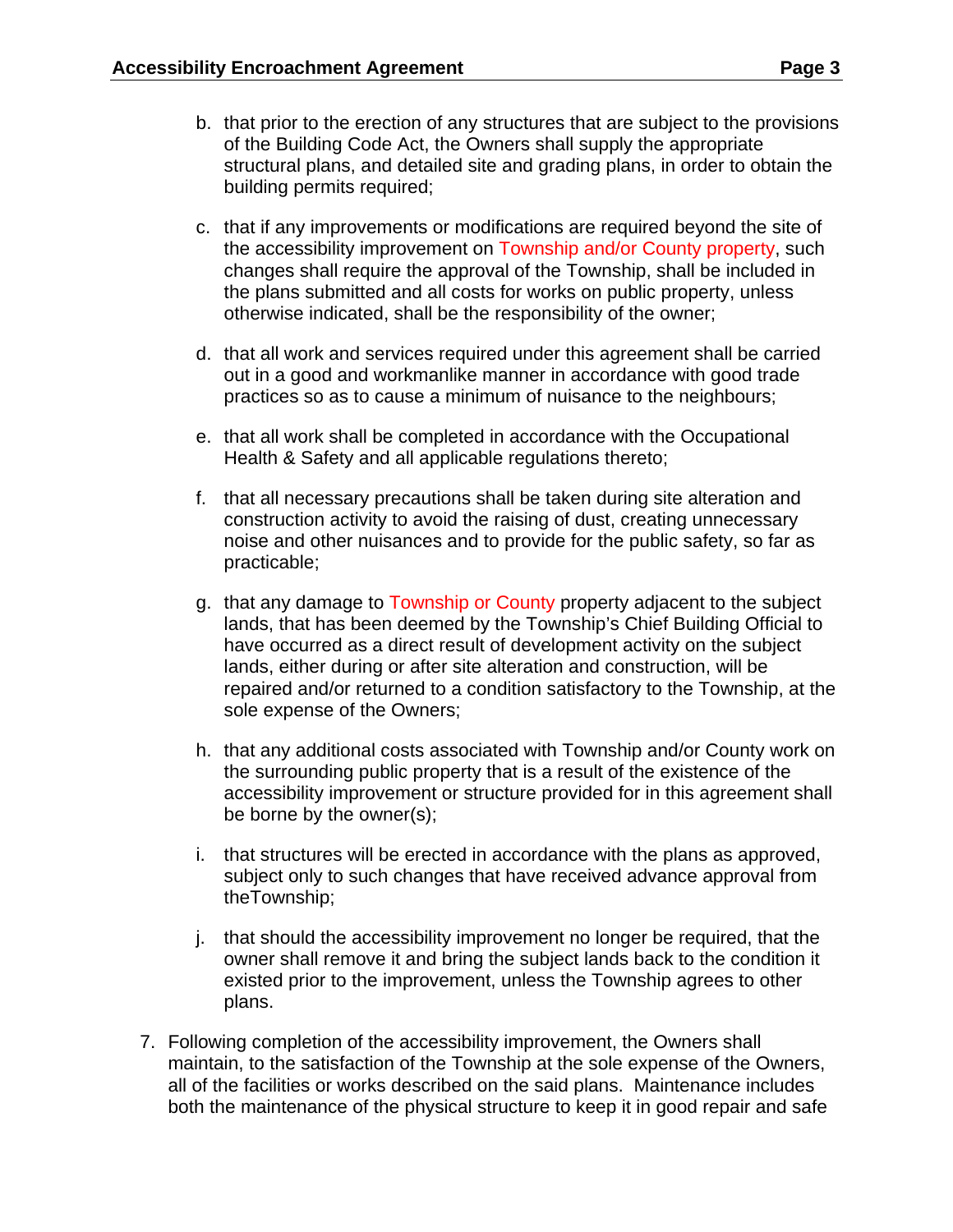for public use, but also maintenance required to keep the structure clear of snow and ice, and in a suitable condition for the intended users of the structure.

- 8. The Owner hereby grants to the Township, its employees, servants, agents and contractors, a license to enter the subject lands for the purpose of inspection of the works and the lands or for any other purpose pursuant to the rights of the Township under this Agreement.
- 9. The Owners acknowledge that any expenses of the Township arising out of the enforcement of the agreement may be recovered as taxes under Section 442 of the Municipal Act, 2001, as amended.
- 10. The Owner agrees that all the facilities and matters required by this Agreement shall be provided and maintained at its sole risk and expense and to the satisfaction of the Township and that in default thereof and in the sole discretion of the Township, the Township may perform such requirements at the expense of the Owner and such expense may be recovered by the Township in like manner as municipal taxes within the meaning of Section 446 of the Municipal Act, 2001, as amended.
- 11. When the Township directs that any action be taken under this agreement, the notice shall include the date and time that compliance must be met. Should compliance not be achieved by the set date and time, the Township may proceed as set out in Section 10.
- 12. Notification to the Owner under Section 11 herein may be given by the following means:
	- a. For safety issues requiring immediate attention, notice, including actions to remedy the safety concern, may be given by way of verbal notification to the owner, employee of the owner or other person responsible for maintenance of the accessibility improvement.
	- b. By way of written notification to the Owner either by personal delivery, which shall be acknowledged by the Owner, or by prepaid first class mail addressed to the Owner at the address set out in paragraph 13.b. herein.
- 13. When written notification is required under this agreement, it shall be delivered as follows:
	- a. To the Township

Township of East Zorra-Tavistock Attn: Clerk 90 Loveys Street Hickson ON N0J 1L0

b. To the Owner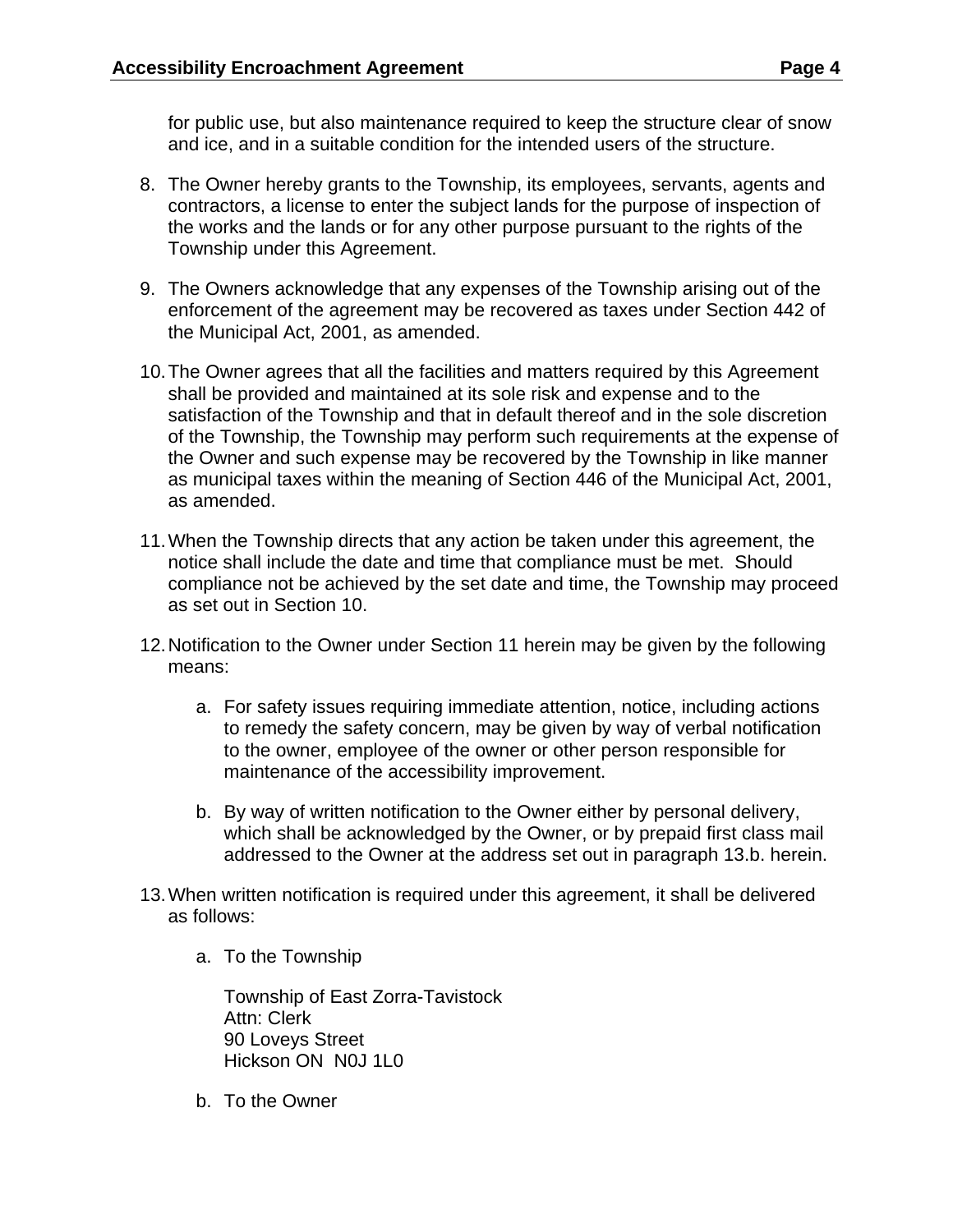<<Owner Name & Address for service>>

- 14. This agreement will be registered on title to the subject lands and the Owners shall be solely responsible for the expenses associated with the preparation and registration of this Agreement and compliance with all of the provisions hereof. The Owners shall be required to provide the Township with a registered copy of the agreement prior to the issuance of a building permit.
- 15. It is understood and agreed that, after this Agreement has been registered or deposited on title, it shall not be released by the Township unless the structure has been removed to the satisfaction of the Township. After all terms and conditions of this Agreement have been complied with to the satisfaction of the Township, the Township, upon request and at the Owner's expense, shall issue a Certificate of Compliance certifying compliance with this Agreement to the date of the Certificate. The Certificate of Compliance shall operate as the Township's consent to the release or discharge of the Accessibility Encroachment Agreement from the title to the subject lands. Any registration to the effect the removal of the Accessibility Encroachment Agreement from the title to the subject lands shall be borne by the Owner and paid forthwith upon demand by the Township.
- 16. The covenants, agreements, conditions and understandings herein contained on the part of the Owner shall run with the subject land and shall enure to the benefit of and be binding upon the parties hereto and their heirs, executors, administrators, successors and assigns, as the case may be.
- 17. Nothing in this Agreement constitutes a waiver of the Owner's duty to comply with any By-law of the Township or any other law.
- 18. The Owners agree on behalf of themselves, their heirs, executors, administrators and assigns to save harmless and indemnify the Corporation of the Township and/or County of Oxford from all losses, damages, costs, changes and expenses which may be claimed or recovered against the Corporation by any person or persons arising either directly or indirectly as a result of any action taken by the owners pursuant to this agreement.
- 19. The owners shall obtain and maintain insurance, in the amount of \$2,000,000 naming the Township and/or County of Oxford as additional insured with respect to the accessibility improvement provided for under this agreement. Proof of Insurance shall be provided at commencement of the agreement and annually thereafter.
- 20. This agreement shall be governed by, construed and interpreted in accordance with the laws of the Province of Ontario and any disputes arising hereunder shall be decided pursuant to the jurisdiction of the Superior Court of Justice, Ontario.
- 21. All words importing the singular only shall include the plural; words importing the masculine only shall include the female, and words importing a person shall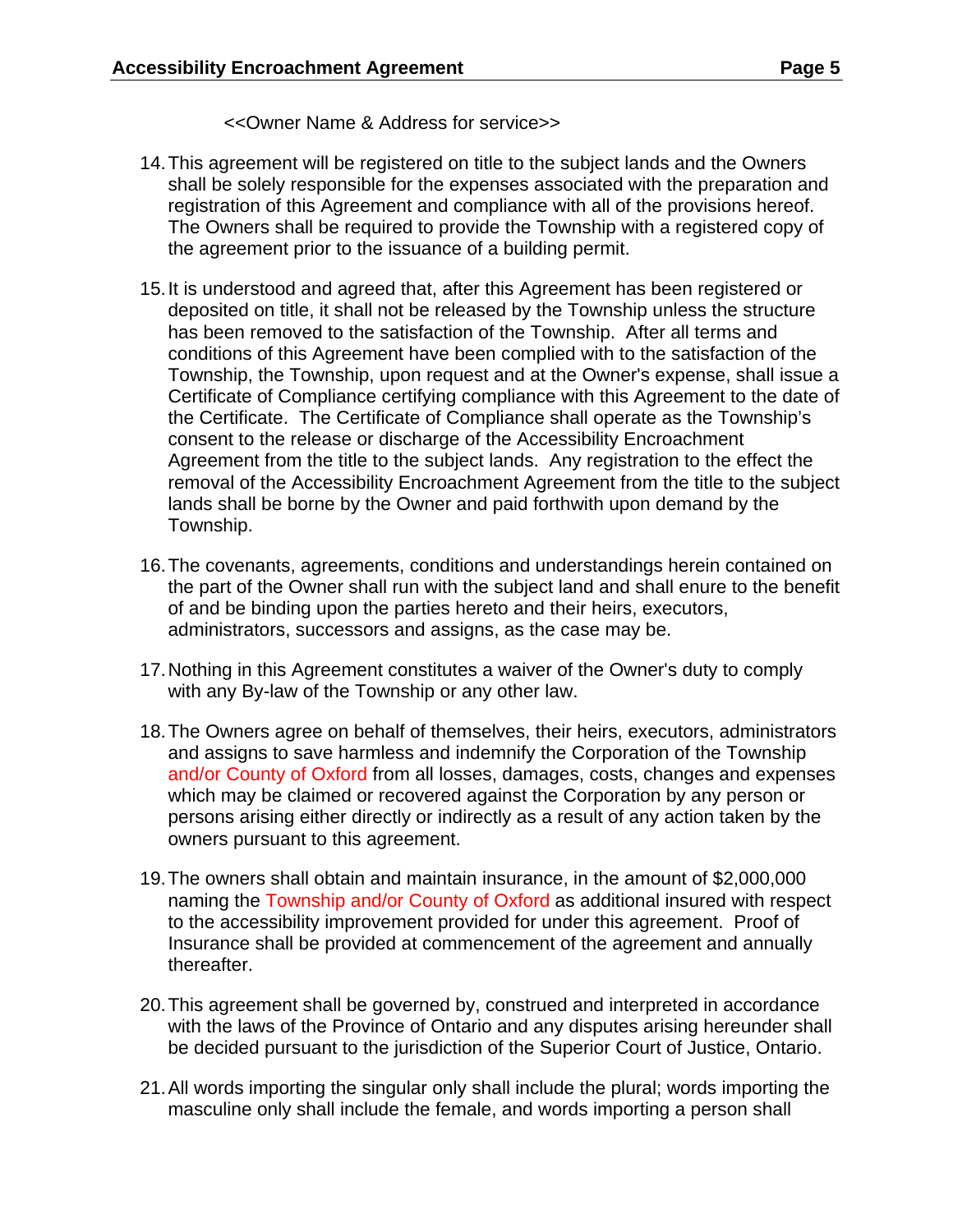include corporation.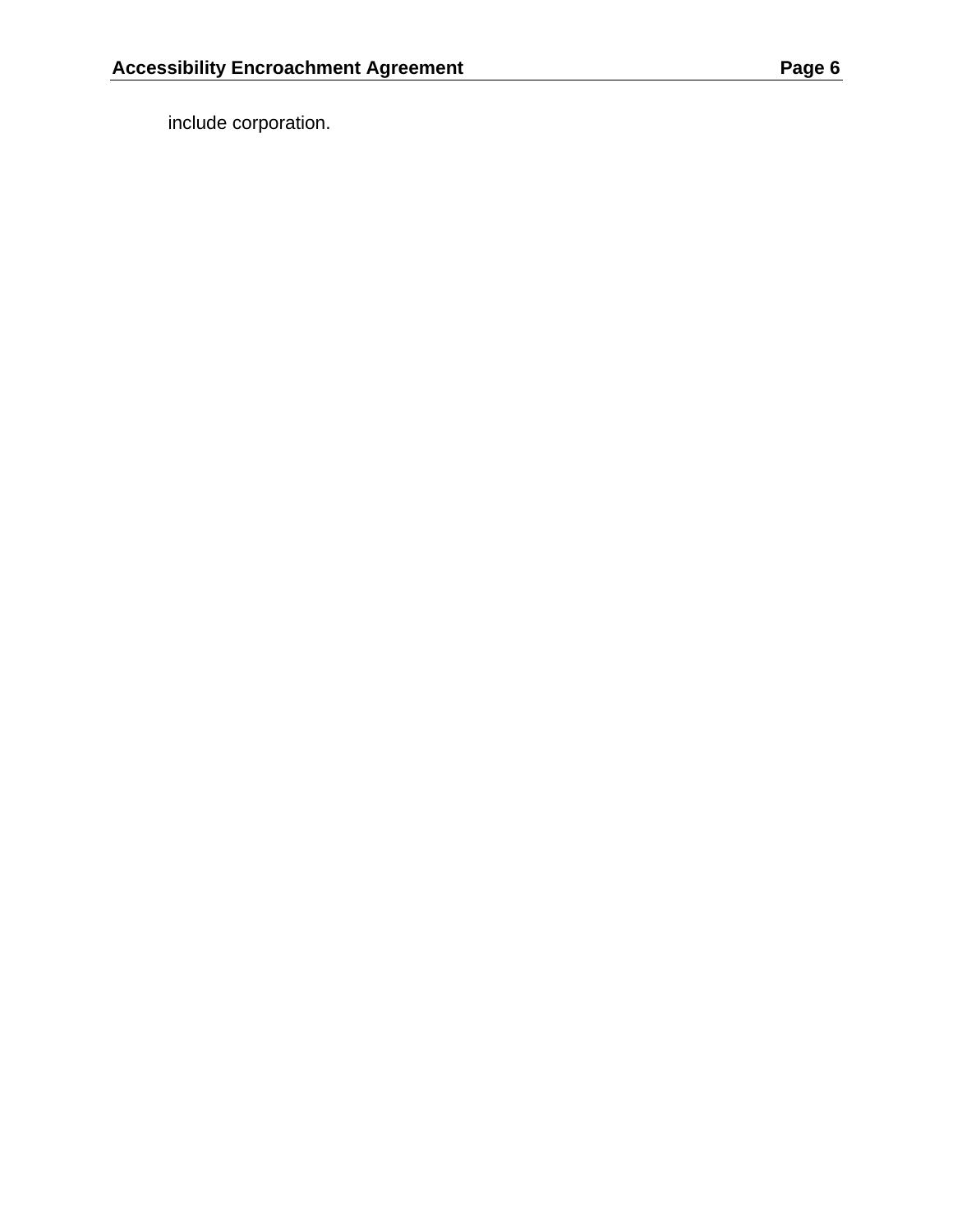**IN WITNESS WHEREOF** the respective parties have executed this Agreement.

**SIGNED, SEALED and DELIVERED** in the presence of

**OWNERS** 

**Witness** 

#### **THE CORPORATION OF THE TOWNSHIP OF EAST ZORRA-TAVISTOCK**

 Mayor Donald E. McKay

 Chief Administrative Officer/Clerk Jeff Carswell

We have authority to bind the Corporation.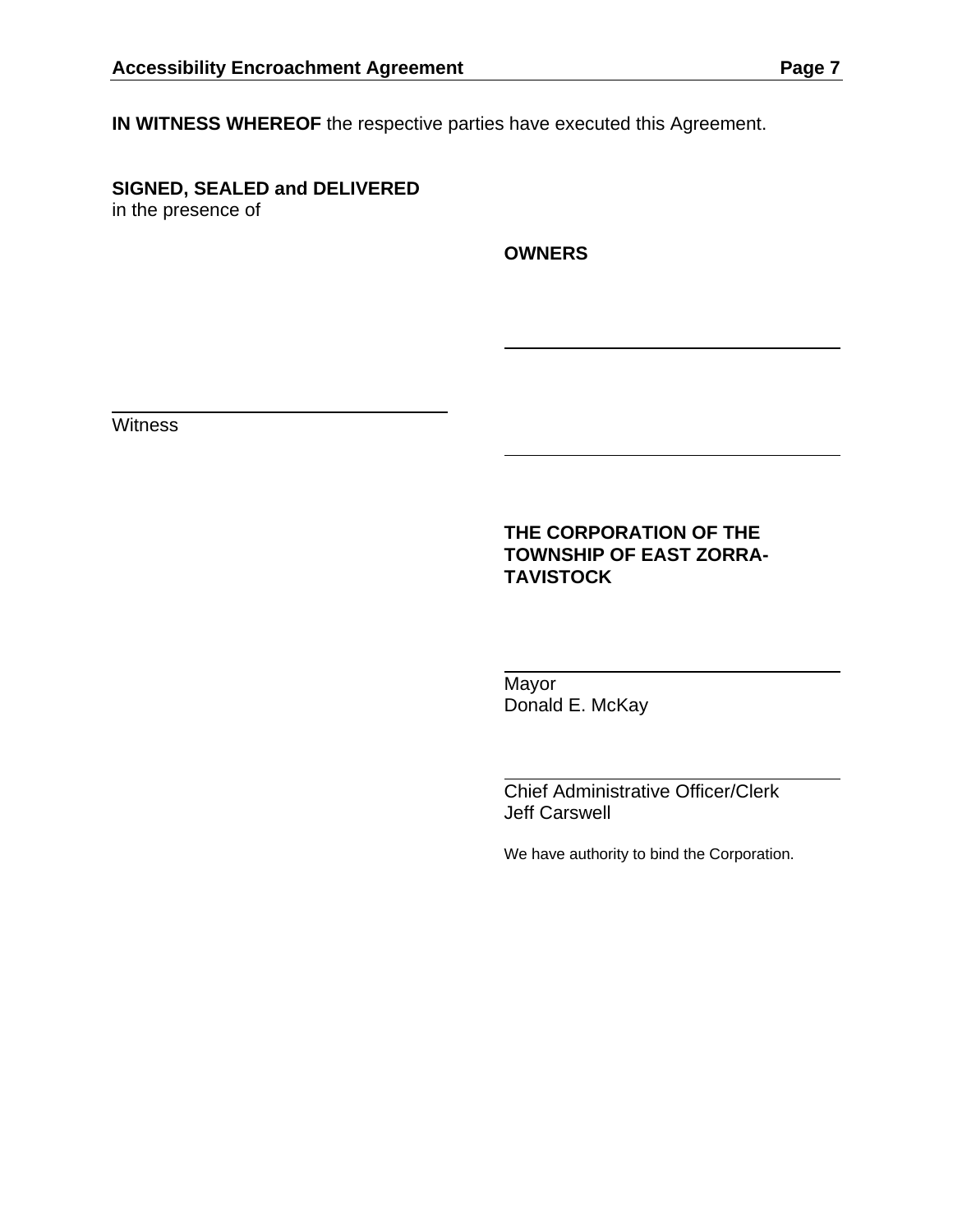## **SCHEDULE "A"**

"Insert Legal Description"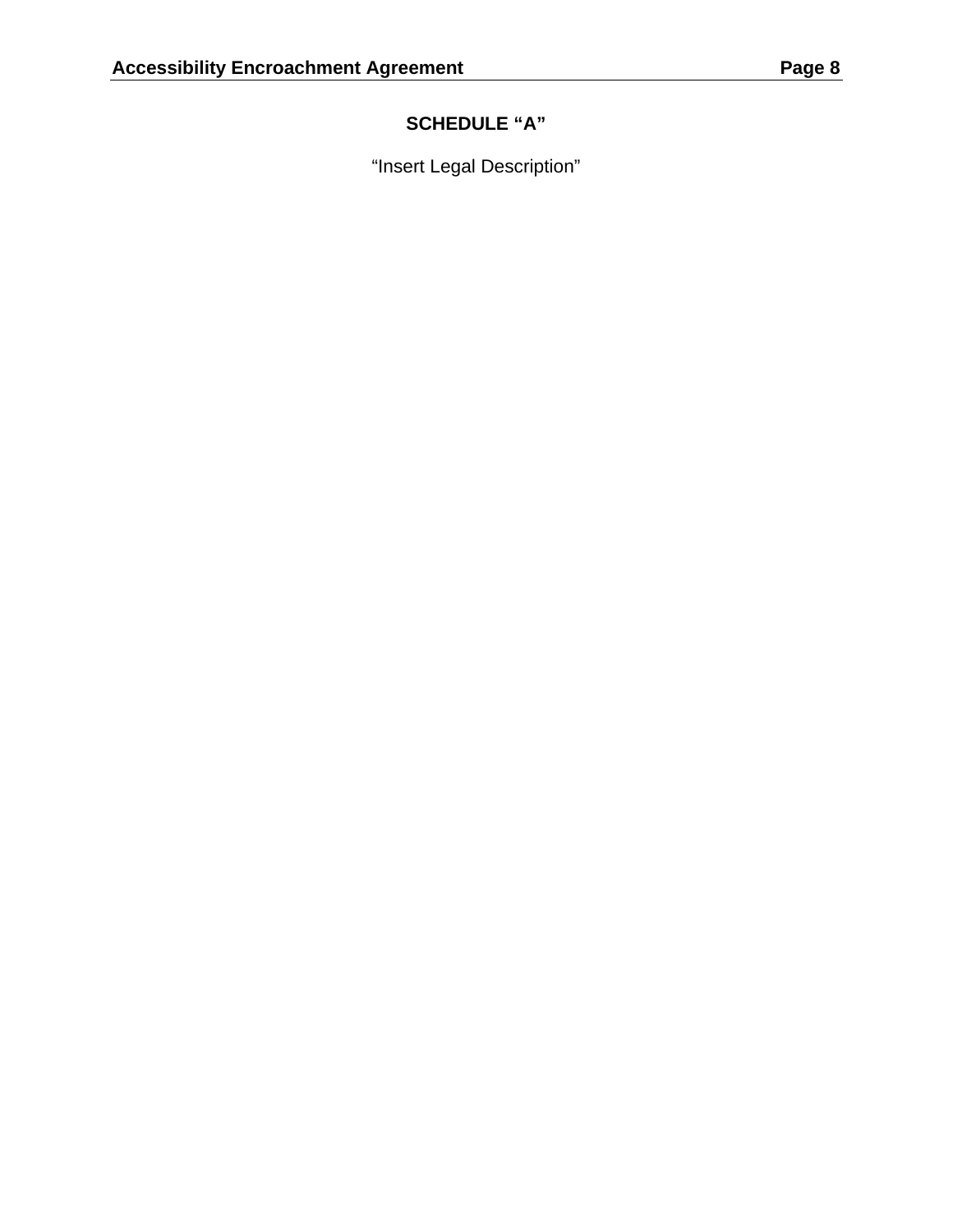# **SCHEDULE "B"**

"Insert Accessibility Improvement Plans"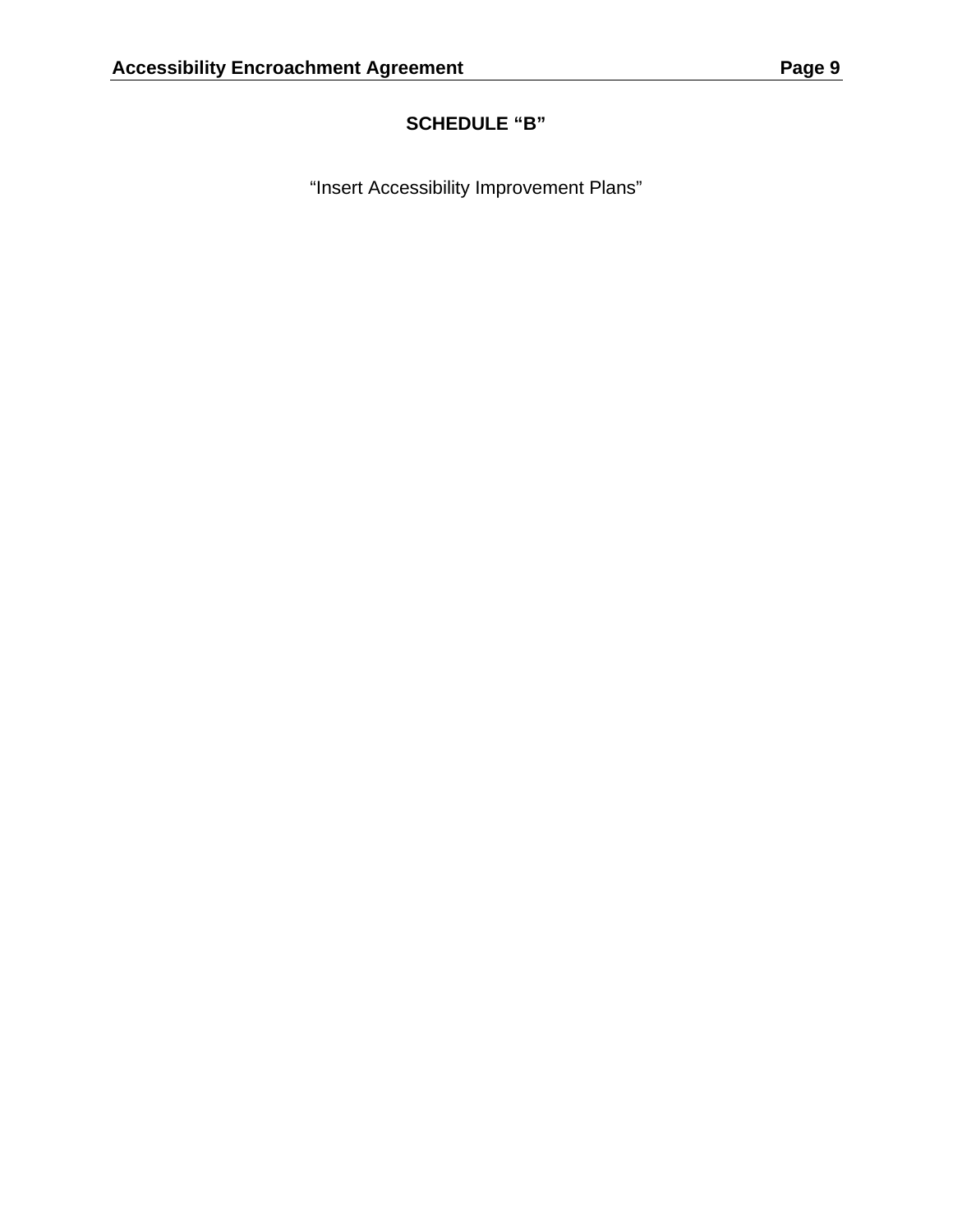# **SCHEDULE "C"**

"Insert Site Specific Conditions"